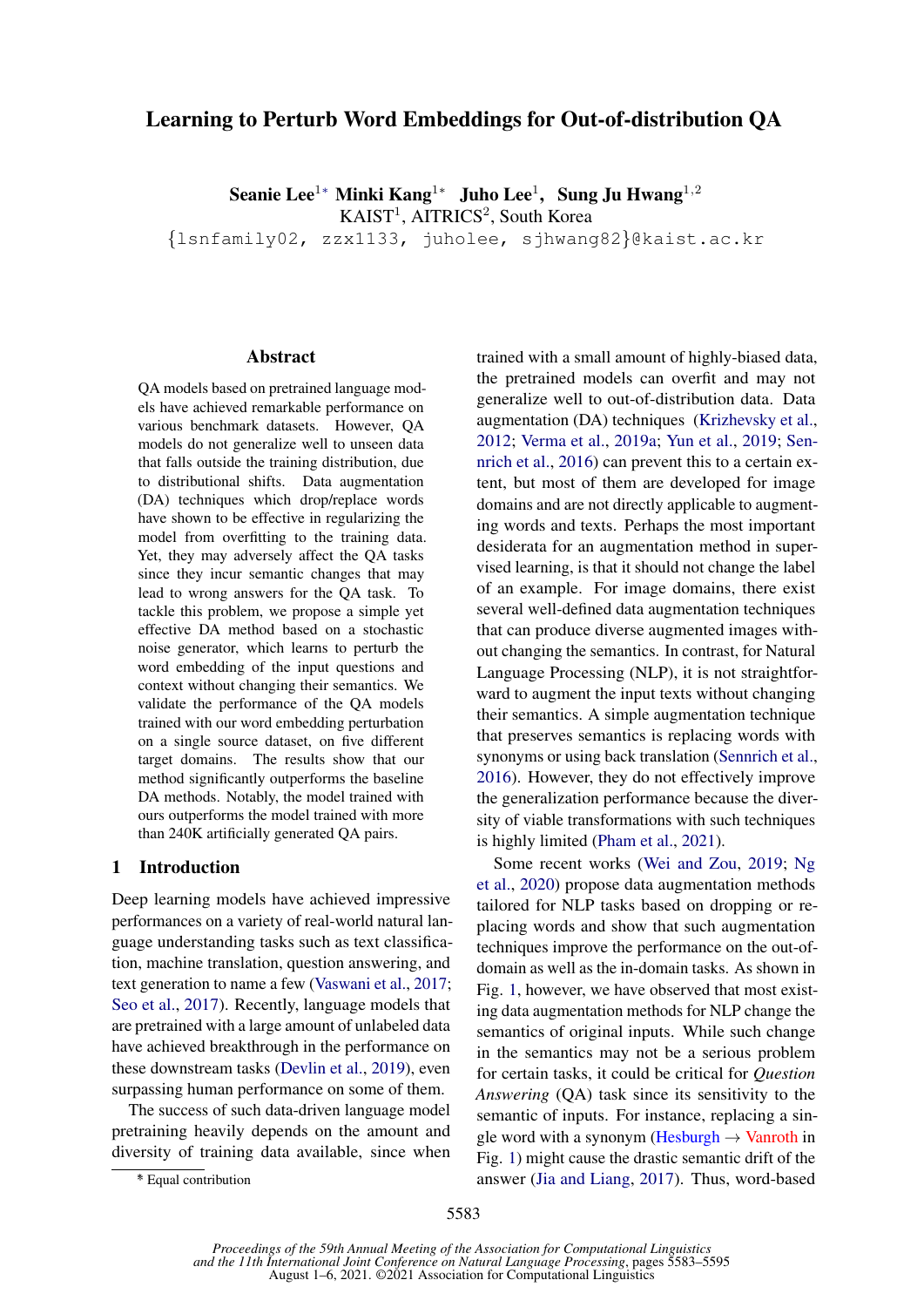<span id="page-1-0"></span>

Figure 1: Concept. Our model SWEP perturbs word embedding and feeds the perturbed embedding to the QA model. While the input-level perturbation method (SSMBA) changes the words a lot, our method preserves the original words if we project perturbed embedding back to the words.

augmentations are ineffective for QA tasks, and most existing works on data augmentation for QA tasks resort to question or QA-pair generation. Yet, this approach requires a large amount of training time, since we have to train a separate generator, generate QA pairs from them, and then use the generated pairs to train the QA model. Also, QA-pair generation methods are not sample-efficient since they usually require a large amount of generated pairs to achieve meaningful performance gains.

To address such limitations of the existing data augmentation techniques for QA, we propose a novel DA method based on learnable word-level perturbation, which effectively regularizes the model to improve its generalization to unseen questions and contexts with distributional shifts. Specifically, we train a stochastic perturbation function to learn how to perturb each word embedding of the input without changing its semantic, and augment the training data with the perturbed samples. We refer to this data augmentation method as Stochastic Word Embedding Perturbation (SWEP).

The objective of the noise generator is to maximize the log-likelihood of the answer of the input with perturbation, while minimizing the Kullback-Leibler (KL) divergence between prior noise distribution and conditional noise distribution of given input. Since the perturbation function maximizes the likelihood of the answer of the perturbed input, it learns how to add noise without changing the semantics of the original input. Furthermore, minimizing the KL divergence prevents generating identical noise as the variance of the prior distribution is non-zero, i.e. we can sample diverse noise for the same input.

We empirically validate our data augmentation method on both extractive and generative QA tasks. We train the QA model on the SQuAD dataset [\(Rajpurkar et al.,](#page-9-8) [2016\)](#page-9-8) with our learned perturbations, and evaluate the trained model on the five different domains — BioASQ [\(Tsatsaronis et al.,](#page-9-9) [2012\)](#page-9-9), New York Times, Reddit post, Amazon review, and Wikipedia [\(Miller et al.,](#page-9-10) [2020\)](#page-9-10) as well as SQuAD to measure the generalization performance on out-of-domain and in-domain data. The experimental results show that our method improves the in-domain performance as well as out-of-domain robustness of the model with this simple yet effective approach, while existing baseline methods often degrade the performance of the QA model, due to semantics changes in the words. Notably, our model trained only with the SQuAD dataset shows even better performance than the model trained with 240,422 synthetic QA pairs generated from a question generation model. Our contribution in this work is threefold.

- We propose a simple yet effective data augmentation method to improve the generalization performance of pretrained language models for QA tasks.
- We show that our learned input-dependent perturbation function transforms the original input without changing its semantics, which is crucial to the success of DA for question answering.
- We extensively validate our method for domain generalization tasks on diverse datasets, on which it largely outperforms strong baselines, including a QA-pair generation method.

# 2 Related Work

Data Augmentation As in image domains [\(Krizhevsky et al.,](#page-8-1) [2012;](#page-8-1) [Volpi et al.,](#page-9-11)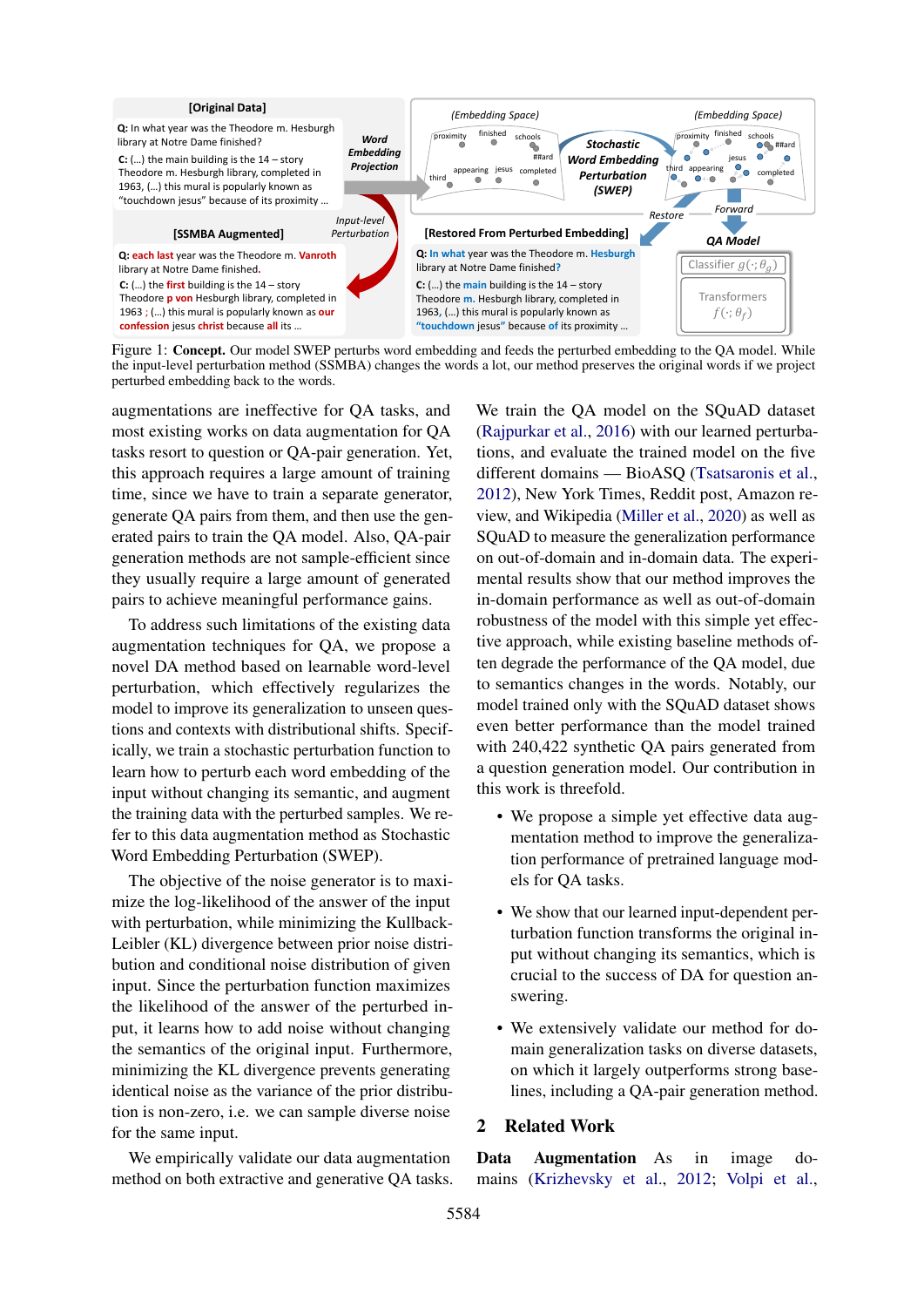[2018;](#page-9-11) [Yun et al.,](#page-9-3) [2019\)](#page-9-3), data augmentation methods are known to be an effective regularizer in text domain [\(Sennrich et al.,](#page-9-4) [2016\)](#page-9-4). However, unlike the image transformations that do not change their semantics, transforming raw texts without changing their semantics is difficult since they are composed of discrete tokens. The most common approach for data augmentation in NLP is applying simple perturbations to raw words, by either deleting a word or replacing it with synonyms [\(Wei](#page-9-6) [and Zou,](#page-9-6) [2019\)](#page-9-6). In addition, back-translation with neural machine translation has also been shown to be effective, as it paraphrases the original sentence with a different set and ordering of words while preserving the semantics to some extent [\(Xie et al.,](#page-9-12) [2020\)](#page-9-12). Beyond such simple heuristics, [Ng et al.](#page-9-7) [\(2020\)](#page-9-7) propose to mask the tokens and reconstruct them with pretrained language model to augment training data for text classification and machine translation. For QA tasks, question or QA-pair generation [\(Zhang and Bansal,](#page-9-13) [2019;](#page-9-13) [Lee et al.,](#page-8-3) [2020\)](#page-8-3) are also popular augmentation techniques, which generate questions or question-answer pairs from an unlabeled paragraph, thus they can be utilized as additional data to train the model.

Domain Generalization Unlike domain adaptation in which the target domains are fixed and we can access unlabeled data from them, domain generalization aims to generalize to unseen target domains without access to data from the target distribution. Several prior works [\(Li et al.,](#page-8-4) [2018;](#page-8-4) [Bal](#page-8-5)[aji et al.,](#page-8-5) [2018;](#page-8-5) [Tseng et al.,](#page-9-14) [2020\)](#page-9-14) propose metalearning frameworks to tackle domain generalization, focusing on image domains. For extractive QA, [Lee et al.](#page-8-6) [\(2019\)](#page-8-6) leverage adversarial training to learn a domain-invariant representation of question and context. However, they require multiple heterogeneous source datasets to train the model to be robust to Out-of-Domain data. In contrast, [Volpi](#page-9-11) [et al.](#page-9-11) [\(2018\)](#page-9-11) leverage adversarial perturbation to generate fictitious examples from a single source dataset, that can generalize to unseen domains.

# 3 Method

# 3.1 Brief Summary of Backgrounds

The goal of extractive Question Answering (QA) is to point out the start and end position of the answer span  $y = (y_{start}, y_{end})$  from a paragraph (context)  $\mathbf{c} = (c_1, \dots, c_L)$  with length L for a question  $\mathbf{x} = (x_1, \dots, x_M)$ . For generative QA, it

aims to generate answer  $y = (y_1, \dots, y_K)$  instead of predicting the position of answer spans from the context. A typical approach to the QA is to train a neural networks to model the conditional distribution  $p_{\theta}(\mathbf{y}|\mathbf{x}, \mathbf{c})$ , where  $\theta$  are composed of  $\theta_f$  and  $\theta_q$  denoted for the parameters of the encoder  $f(\cdot; \theta_f)$  and classifier or decoder  $g(\cdot; \theta_q)$  on top of the encoder. We estimate the parameter  $\theta$  to maximize the log likelihood with  $N$  observations  $\{x^{(i)}, y^{(i)}, c^{(i)}\}_{i=1}^N$ , which are drawn from some unknown distribution  $p_{\text{train}}$ , as follows:

<span id="page-2-0"></span>
$$
\mathcal{L}_{MLE}(\theta) \coloneqq \sum_{i=1}^{N} \log p_{\theta}(\mathbf{y}^{(i)} | \mathbf{x}^{(i)}, \mathbf{c}^{(i)}) \qquad (1)
$$

For convenience, we set the length  $T := L + M + 3$ and abuse notations to define the concatenated sequence of the question x and context c as  $x :=$  $(x_0, \ldots, x_L, c_0, \ldots, c_{M+1})$  where  $x_0, c_0, c_{M+1}$  denote start, separation, and end symbol, respectively.

However, the model trained to maximize the likelihood in Eq. [\(1\)](#page-2-0) is prone to overfitting and brittle to distributional shifts where target distribution  $p_{test}$  is different from  $p_{\text{train}}$ . In order to tackle this problem, we train the model with additional data drawn from different generative process to increase the support of training distribution, to achieve better generalization on novel data with distributional shifts. We will describe it in the next section.

#### <span id="page-2-2"></span>3.2 Learning to Perturb Word Embeddings

Several methods for data augmentation have been proposed in text domain, however, unlike in image domains [\(Verma et al.,](#page-9-2) [2019a](#page-9-2)[,b;](#page-9-15) [Yun et al.,](#page-9-3) [2019\)](#page-9-3), there does not exist a set of well-defined data augmentation methods which transform the input without changing its semantics. We propose a new data augmentation scheme where we sample a noise  $z = (z_1, \ldots, z_T)$  from a distribution  $q_{\phi}(\mathbf{z}|\mathbf{x})$  and perturb the input x with the sampled noise without altering its semantics. To this end, the likelihood  $p_{\theta}(\mathbf{y}|\mathbf{x}, \mathbf{z})$  should be kept high even after the perturbation, while the perturbed instance should not collapse to the original input. We estimate such parameters  $\phi$  and  $\theta$  by maximizing the following objective:

<span id="page-2-1"></span>
$$
\mathcal{L}_{noise}(\phi, \theta) := \sum_{i=1}^{N} \mathbb{E}_{q_{\phi}(\mathbf{z}|\mathbf{x}^{(i)})} [\log p_{\theta}(\mathbf{y}^{(i)}|\mathbf{x}^{(i)}, \mathbf{z})]
$$

$$
- \beta \sum_{t=1}^{T} D_{KL}(q_{\phi}(\mathbf{z}_t|\mathbf{x}^{(i)}) \parallel p_{\psi}(\mathbf{z}_t))
$$
(2)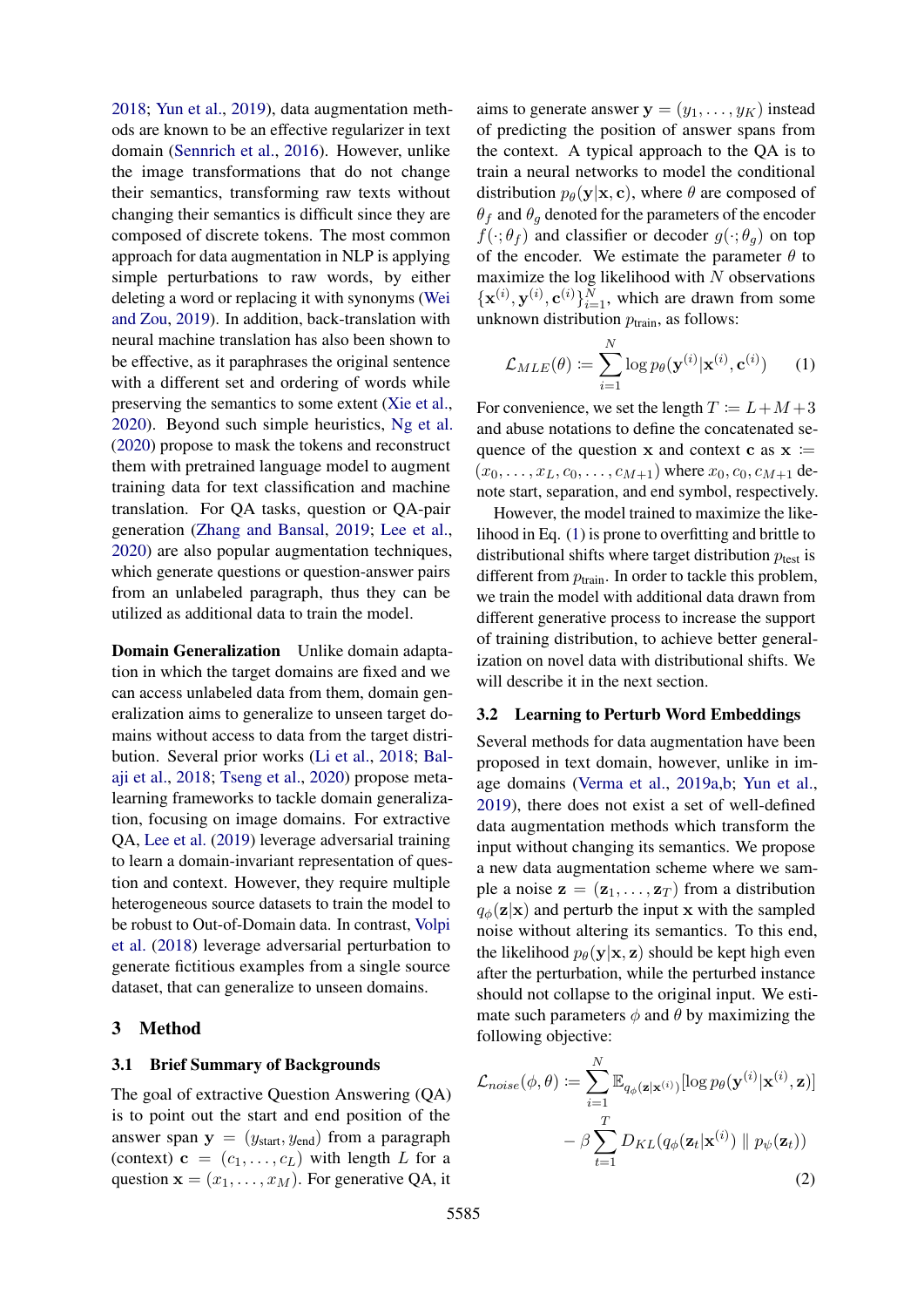where  $\beta > 0$  is a hyper-parameter which controls the effect of KL-term. We assume that  $z_t$  and  $z_{t'}$ are conditionally independent given x if  $t \neq t'$ , i.e.,  $q_{\phi}(\mathbf{z}|\mathbf{x}) = \prod_{t=1}^{T} q_{\phi}(\mathbf{z}_t|\mathbf{x})$ . The parameter of prior  $\psi$  is a hyper-parameter to be specified. When  $\beta = 1$ , the objective corresponds to the Evidence Lower BOund (ELBO) of the marginal likelihood.

Maximizing the expected log-likelihood term in Eq. [\(2\)](#page-2-1) increases the likelihoods evaluated with the perturbed embeddings, and therefore the semantics of the inputs after perturbations are likely to be preserved. The KL divergence term in Eq. [\(2\)](#page-2-1) penalizes the perturbation distribution  $q_{\phi}(\mathbf{z}|\mathbf{x})$  deviating too much from the prior distribution  $p_{\psi}(\mathbf{z})$ . We assume that the prior distribution is fully factorized, i.e.  $p_{\psi}(\mathbf{z}_1, \dots, \mathbf{z}_T) = \prod_{t=1}^T p_{\psi}(\mathbf{z}_t)$ . Furthermore, we set each distribution  $p_{\psi}(\mathbf{z}_t)$  as a multivariate Gaussian distribution  $\mathcal{N}(1, \alpha I_d)$ , where  $\mathbf{1} = (1, \dots, 1) \in \mathbb{R}^d$ ,  $\mathbf{I}_d$ ,  $\alpha$  denotes a vector with ones, identity matrix, and positive real number, respectively. Hence, we expect the inputs perturbed with the multiplicative noises remain close to the original inputs on average. Note that the choice of the prior is closely related to Gaussian dropout [\(Sri](#page-9-16)[vastava et al.,](#page-9-16) [2014\)](#page-9-16); we will elaborate on this connection later.

The parameterization of the perturbation function  $q_{\phi}$  heavily affects the success of the learning with the objective [\(2\)](#page-2-1). The function needs to control the intensity of perturbation for each token of x without changing the semantics. Since the meaning of each word varies across linguistic contexts, the function should be expressive enough to encode the sentence x into a meaningful latent space embedding to contextualize the subtle meaning of each word in the sentence.

To this end, we share the encoder function  $f(\cdot; \theta_f)$  to contextualize the input x into hidden representation  $(h_1, \ldots, h_T)$  and feed it into the perturbation function as input as shown in the left side of Fig. [2.](#page-3-0) However, we stop the gradient of  $\phi$ with respect to  $\mathcal{L}(\phi, \theta)$  propagating to the encoder  $f(\cdot; \theta_f)$ . Intuitively, it prevents noisy gradient from flowing to  $p_\theta$  for early stage of training. On top of the encoder, we stack two layer feed forward neural network with ReLU activation, which outputs mean  $\mu_t \in \mathbb{R}^d$  and variance  $\sigma_t^2 \in \mathbb{R}^d$  for each token, following [Kingma and Welling](#page-8-7) [\(2014\)](#page-8-7). We leverage the reparameterization trick [\(Kingma and](#page-8-7) [Welling,](#page-8-7) [2014\)](#page-8-7) to sample  $z_t \in \mathbb{R}^d$ . Since x is a sequence of discrete tokens, we map each token

<span id="page-3-0"></span>

Figure 2: Architecture. Overview of how the input is perturbed with SWEP. It encodes the input to hidden representation with transformers and outputs a desirable noise for each word embedding. The noise is multiplied with the word embedding.

 $x_t$  to corresponding word embedding  $e_t$  and multiply it with the noise  $z_t$  in element-wise manner as follows:

<span id="page-3-1"></span>
$$
\mathbf{e}_t = \text{WordEmbedding}(x_t)
$$
  
\n
$$
(\mathbf{h}_1, \dots, \mathbf{h}_T) = f(\mathbf{e}_1, \dots, \mathbf{e}_T; \theta_f)
$$
  
\n
$$
\boldsymbol{\mu}_t, \sigma_t^2 = \text{MLP}(\mathbf{h}_t)
$$
  
\n
$$
\mathbf{z}_t = \boldsymbol{\mu}_t + \boldsymbol{\sigma}_t \odot \boldsymbol{\epsilon}, \text{ where } \boldsymbol{\epsilon} \sim \mathcal{N}(\mathbf{0}, \mathbf{I}_d)
$$
  
\n
$$
\tilde{\mathbf{e}}_t = \mathbf{e}_t \odot \mathbf{z}_t
$$

where  $\odot$  denotes element-wise multiplication. We feed  $(\tilde{e}_1, \ldots, \tilde{e}_T)$  to the  $g \circ f$  to compute the likelihood  $p_{\theta}(\mathbf{y}|\mathbf{x}, \mathbf{z})$  as shown in Fig. [2.](#page-3-0)

# 3.3 Learning Objective

As described in the section [3.2,](#page-2-2) we can jointly optimize the parameters  $\theta$ ,  $\phi$  with gradient ascent. However, we want to train the QA model with additional data drawn from the different generative process as well as the given training data to increase the support of training distribution, which leads to better regularization and robustness to the distributional shift. Therefore, our final learning objective function is a convex combination of  $\mathcal{L}_{MLE}(\theta)$  and  $\mathcal{L}_{noise}(\phi, \theta)$  as follows:

<span id="page-3-2"></span>
$$
\mathcal{L}(\phi,\theta) = \lambda \mathcal{L}_{MLE}(\theta) + (1-\lambda)\mathcal{L}_{noise}(\phi,\theta)
$$
 (4)

where  $0 < \lambda < 1$  is a hyper-parameter which controls the importance of each objective. For all the experiments, we set  $\lambda$  as 0.5. In other words, we train the QA model to maximize the conditional log-likelihood of the original input and perturbed one with stochastic gradient ascent.

# 3.4 Connection to Dropout

Since each random variable of the perturbation vector  $z_t = (z_{t,1}, \ldots, z_{t,d})$  is independent, we only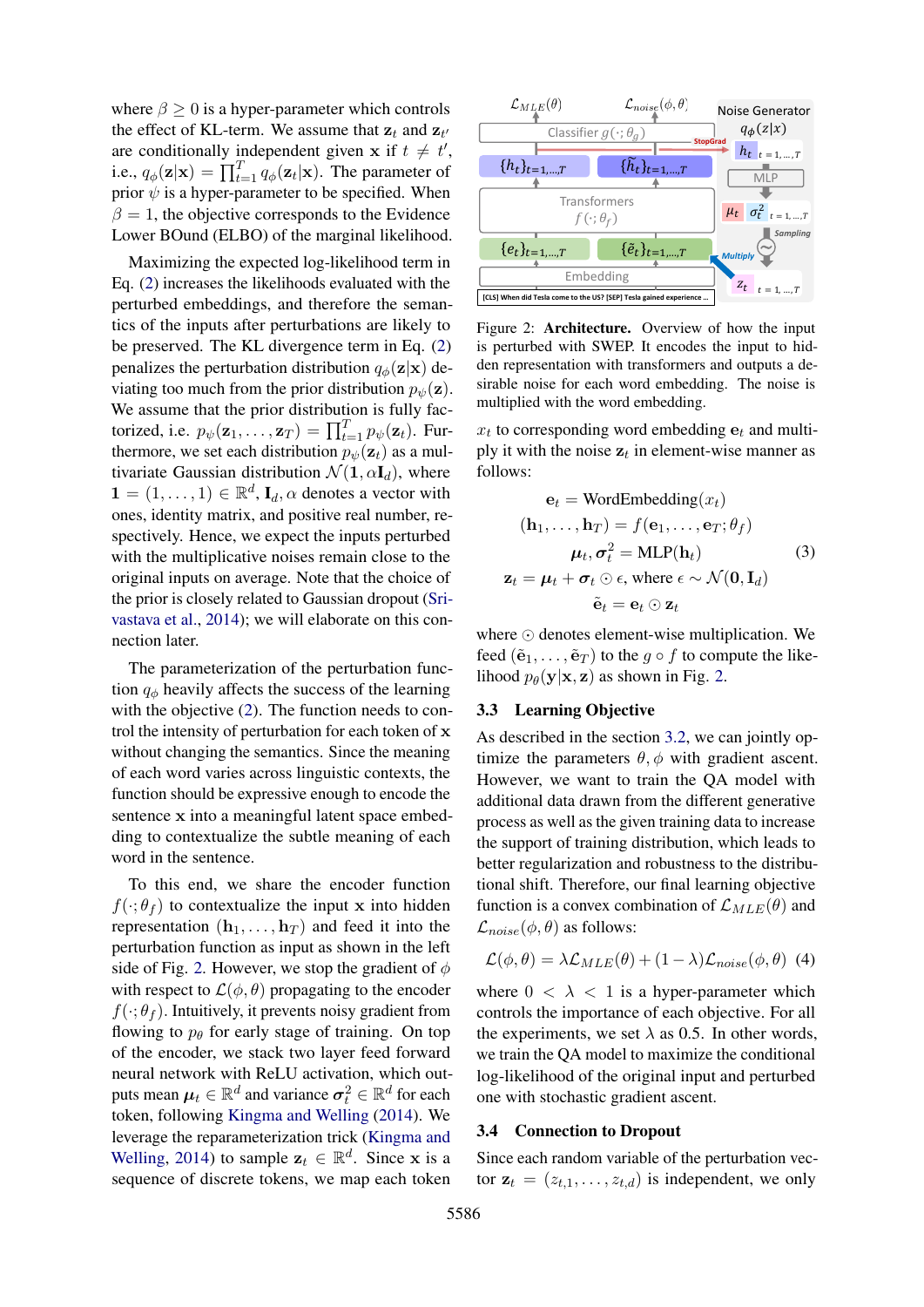consider the i−th coordinate. With the reparameterization trick, we can write  $z_{t,i} = \mu_{t,i} + \sigma_{t,i} \odot \epsilon_i$ , where each  $\epsilon_i \stackrel{iid}{\sim} \mathcal{N}(0, 1)$  and  $\mu_{t,i}, \sigma_{t,i}$  are *i*−th component of  $\mu_t, \sigma_t$  which are outputs of neural network as described in Eq. [\(3\)](#page-3-1). Simply, each noise element  $z_{t,i}$  is sampled from  $\mathcal{N}(\mu_{t,i}, \sigma_{t,i}^2)$ . Assume that  $\tilde{z}$  is the noise sampled from the prior distribution  $\mathcal{N}(1, \alpha)$ , i.e.  $\tilde{z} = 1 + \alpha \cdot \epsilon$  where  $\epsilon \sim \mathcal{N}(0, 1)$ . Then,  $z_{t,i}$  can be expressed in terms of  $\tilde{z}$  as follows:

$$
z_{t,i} = \frac{\sigma}{\alpha}\tilde{z} + (\mu - \frac{\sigma}{\alpha})
$$
 (5)

If we set  $\alpha = (1 - p)/p$  where p is the retention probability, we can consider  $\tilde{z}$  as a Gaussian dropout mask sampled from  $\mathcal{N}(1, \frac{1-p}{n})$  $\frac{-p}{p}$ ), which shows comparable performance to dropout mask sampled from Bernoulli distribution with probability  $p$  [\(Srivastava et al.,](#page-9-16) [2014\)](#page-9-16). Then, we can interpret our perturbation function as the input dependent dropout which scales and translates the Gaussian dropout mask, and thus it flexibly controls the intensity of perturbation adaptively to each word embedding of the input x.

### 4 Experiment

#### <span id="page-4-0"></span>4.1 Task

Our goal is to regularize the QA model to generalize to unseen domains, such that it is able to answer the questions from the new domain. We consider a more challenging setting where the model is trained with a single source dataset and evaluate it on the datasets from the unseen domains as well as on unseen examples from the source domain. Specifically, we train the QA model with SQuAD dataset [\(Rajpurkar et al.,](#page-9-8) [2016\)](#page-9-8) as source domain, test the model with several different target domain QA datasets — BioASQ [\(Tsatsaronis et al.,](#page-9-9) [2012\)](#page-9-9), New Wikipedia (Wiki), New York Times (NYT), Reddit posts, and Amazon Reviews [\(Miller et al.,](#page-9-10) [2020\)](#page-9-10). We evaluate the QA model with F1 and Exact Match (EM) score, following the convention for extractive QA tasks. For the BioASQ dataset, we use the dataset provided in the MRQA shared task [\(Fisch et al.,](#page-8-8) [2019\)](#page-8-8). We downloaded the other datasets from the official website of [Miller et al.](#page-9-10) [\(2020\)](#page-9-10).

### 4.2 Experimental Setup

<span id="page-4-1"></span>**Implementation Detail** As for the encoder  $f$ , we use the pretrained language model — BERTbase [\(Devlin et al.,](#page-8-0) [2019\)](#page-8-0), ELECTRA-small [\(Clark](#page-8-9)

[et al.,](#page-8-9) [2020\)](#page-8-9) for extractive QA and randomly initialize an affine transformation layer for g. For the generative QA task, we use a T5-small [\(Raf](#page-9-17)[fel et al.,](#page-9-17) [2020\)](#page-9-17) for  $f \circ g$  as an encoder-decoder model. For the perturbation function  $q_{\phi}$ , we stack two feed-forward layers with ReLU on the encoder as described in section [3.2.](#page-2-2) For the extractive QA task, we train the model for 2 epochs with the batch size 8 and use AdamW optimizer [\(Loshchilov and](#page-8-10) [Hutter,](#page-8-10) [2019\)](#page-8-10) with the learning rate  $3 \cdot 10^{-5}$ . For the T5 model, we train it for 4 epochs with batch size 64 and use Adafactor optimizer [\(Shazeer and](#page-9-18) [Stern,](#page-9-18) [2018\)](#page-9-18) with learning rate  $10^{-4}$ . We use beam search with width 4 to generate answers for generative question answering.

Baselines We experiment with our model SWEP and its variant against several baselines.

- 1. MLE: This is the base QA model fine-tuned to maximize  $\mathcal{L}_{MLE}(\theta)$ .
- 2. Adv-Aug: Following [Volpi et al.](#page-9-11) [\(2018\)](#page-9-11), we perturb the word embeddings of the input x with an adversarial objective and use them as additional training data to maximize  $\mathcal{L}_{MLE}(\theta)$ . We assume that the answer for each question and context remains the same after the adversarial perturbation.
- 3. Gaussian-Dropout This is the model whose word embedding is perturbed with dropout mask sampled from a Gaussian distribution  $\mathcal{N}(1, \frac{1-p}{n})$  $\frac{-p}{p}$ ), where p is dropout probability and set to be 0.1 [\(Srivastava et al.,](#page-9-16) [2014\)](#page-9-16).
- 4. Bernoulli-Dropout This is the model of which word embedding is perturbed with dropout mask sampled from Bernoulli distribution Ber $(1 - p)$ , where  $p$  is dropout probability and set to be 0.1 [\(Srivastava et al.,](#page-9-16) [2014\)](#page-9-16).
- 5. Word-Dropout: This is the model trained to maximize  $\mathcal{L}_{MLE}(\theta)$  with word dropout [\(Sen](#page-9-4)[nrich et al.,](#page-9-4) [2016\)](#page-9-4) where the tokens of x are randomly set to a zero embedding.
- 6. SSMBA: This is the QA model trained to maximize  $\mathcal{L}_{MLE}(\theta)$ , with additional examples generated by the technique proposed in [\(Ng et al.,](#page-9-7) [2020\)](#page-9-7), which are generated by corrupting the target sequences and reconstructing them using a masked language model, BERT.
- 7. Prior-Aug This is variant of SWEP trained with additional perturbed data, where the noise is drawn from the prior distribution  $p_{\psi}(\mathbf{z})$  rather than  $q_{\phi}(\mathbf{z}|\mathbf{x})$ .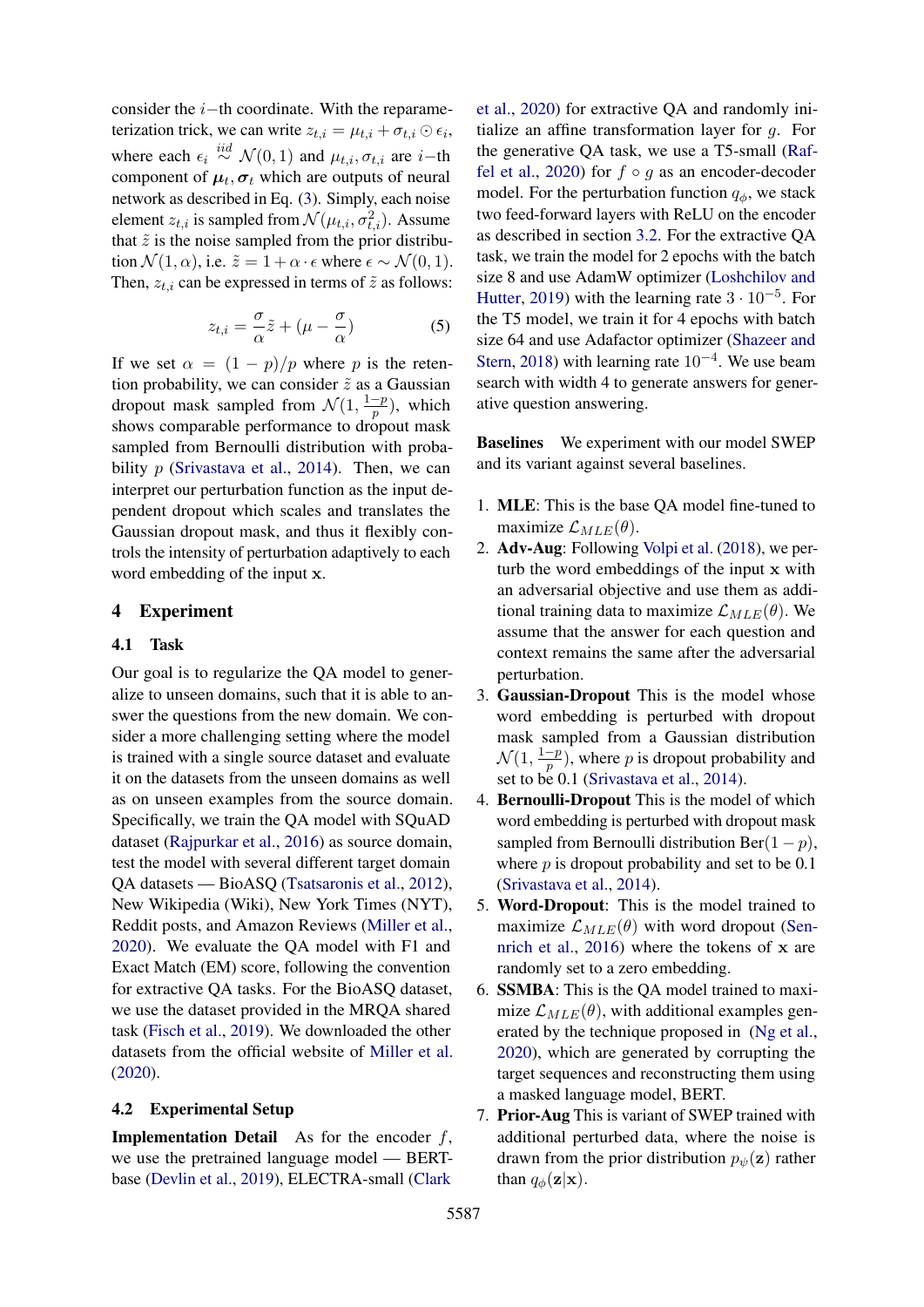<span id="page-5-0"></span>

| <b>Method</b>                          | <b>SOuAD</b>  | Wiki          | NYT           | <b>BioASQ</b> | <b>Reddit</b> | Amazon        |  |
|----------------------------------------|---------------|---------------|---------------|---------------|---------------|---------------|--|
| <b>BERT-base-uncased (EM / F1)</b>     |               |               |               |               |               |               |  |
| <b>MLE</b>                             | 81.32/88.62   | 76.42 / 87.02 | 77.54 / 86.54 | 45.34 / 59.77 | 63.94 / 76.97 | 60.74 / 75.38 |  |
| Adv-aug                                | 81.39/88.71   | 77.29 / 88.38 | 77.67 / 86.53 | 45.47 / 60.30 | 64.55 / 77.61 | 61.38/75.83   |  |
| <b>Word-Dropout</b>                    | 81.03/88.21   | 76.94 / 87.30 | 76.67 / 85.99 | 44.34 / 58.93 | 65.05 / 77.96 | 60.87/75.71   |  |
| <b>Gaussian-Dropout</b>                | 81.47/88.78   | 77.28 / 87.23 | 77.25 / 86.35 | 45.27/61.37   | 65.19 / 77.73 | 61.67/75.98   |  |
| <b>Bernoulli-Dropout</b>               | 81.46/88.76   | 77.34 / 87.40 | 77.16 / 86.35 | 44.21/59.33   | 64.53 / 77.25 | 61.27/75.85   |  |
| <b>SSMBA</b>                           | 78.17/86.53   | 74.33 / 85.26 | 74.31/83.98   | 39.96 / 54.49 | 59.29 / 73.50 | 56.57/71.81   |  |
| <b>Prior-Aug</b>                       | 81.77 / 89.04 | 77.95 / 87.83 | 77.92 / 86.81 | 46.40/60.80   | 65.50/78.16   | 61.57/76.22   |  |
| <b>SWEP</b>                            | 82.24/89.43   | 78.60 / 88.28 | 78.11/86.92   | 47.27 / 61.72 | 65.93 / 78.45 | 62.42/76.84   |  |
| <b>ELECTRA-small-uncased</b> (EM / F1) |               |               |               |               |               |               |  |
| <b>MLE</b>                             | 76.95 / 84.92 | 73.57 / 84.30 | 73.68 / 82.93 | 38.63/54.32   | 59.59 / 72.33 | 57.93 / 72.06 |  |
| Adv-aug                                | 75.81/84.40   | 73.69 / 84.23 | 73.37/82.89   | 38.23/53.4    | 59.97 / 73.33 | 59.44 / 73.36 |  |
| <b>Word-Dropout</b>                    | 75.81/84.19   | 72.94 / 83.90 | 72.96 / 82.24 | 39.29 / 54.02 | 59.04 / 72.12 | 58.49 / 72.41 |  |
| <b>Gaussian-Dropout</b>                | 76.42/84.53   | 73.31/84.11   | 73.27 / 82.51 | 37.30/52.46   | 59.29 / 72.31 | 57.50/71.65   |  |
| <b>Bernoulli-Dropout</b>               | 76.31/84.50   | 73.50 / 84.08 | 73.35 / 82.75 | 37.10/52.37   | 59.33 / 72.56 | 57.71/71.99   |  |
| <b>SSMBA</b>                           | 77.75 / 85.81 | 74.90 / 85.21 | 73.25 / 82.62 | 39.02/53.32   | 58.97 / 72.83 | 56.66/71.89   |  |
| <b>Prior-Aug</b>                       | 77.70 / 85.60 | 74.65 / 85.02 | 74.38 / 83.47 | 38.96 / 54.19 | 59.92/73.10   | 59.01/73.11   |  |
| <b>SWEP</b>                            | 77.78 / 85.86 | 74.25 / 85.20 | 75.18 / 84.18 | 40.35 / 55.72 | 59.68 / 73.97 | 60.89 / 74.06 |  |

Table 1: Experimental results of extractive QA with BERT and ELECTRA model on six different test dataset.

8. SWEP: This is our full model which maximizes the objective function in Eq. [\(4\)](#page-3-2).

#### 4.3 Experimental Result

We compare SWEP and its variant Prior-Aug with the baselines as described in section [4.1.](#page-4-0) As shown in Table [1,](#page-5-0) our model outperforms all the baselines, whose backbone networks are BERT or ELECTRA, on most of the datasets. The data augmentation with SSMBA improves the performance of ELEC-TRA on in-domain dataset SQuAD and Wiki. However, it significantly underperforms ours on out-ofdomain datasets even if the data augmentation with SSMBA use 4.8 times more data than ours. Similarly, Table [2](#page-6-0) shows that the T5 model trained with our method consistently improves the performance of the model trained with MLE on most of the datasets.

Contrary to ours, SSMBA significantly degrades the performance of the BERT and T5 model both on in-domain and out-of-domain datasets. Since masking and reconstructing some of the tokens from a sentence with a masked language model may cause a semantic drift, those transformations make some questions unanswerable. As a result, the data augmentation with SSMBA often hurts the performance of the QA model. Similarly, Word-Dropout randomly zeros out word embedding of tokens, but some of zeroed out words are critical for answering questions. Adv-aug marginally improves the performance, but it requires an additional backward pass to compute the gradient for adversarial perturbation, which slows down the training procedure.

<span id="page-5-1"></span>

Figure 3: EM or F1 score on SQuAD and Amazon vs. percentage of QA pairs from SQuAD.

# 4.4 Low Resource QA

We empirically show that our data augmentation SWEP is an effective regularizer in the setting where there are only a few annotated training examples. To simulate such a scenario, we reduce the number of labeled SQuAD data to 80%, 50%, 30%, and 10% and train the model with the same experimental setup as described in section [4.2.](#page-4-1) Fig. [3](#page-5-1) shows the accuracy as a function of the percentage of QA pairs. Ours consistently improves the performance of the QA model at any ratios of labeled data. Even with 10% of labeled data, it increases EM and F1 score by 1%.

#### 4.5 Data augmentation with QG

We show that our data augmentation is sampleefficient and further improves the performance of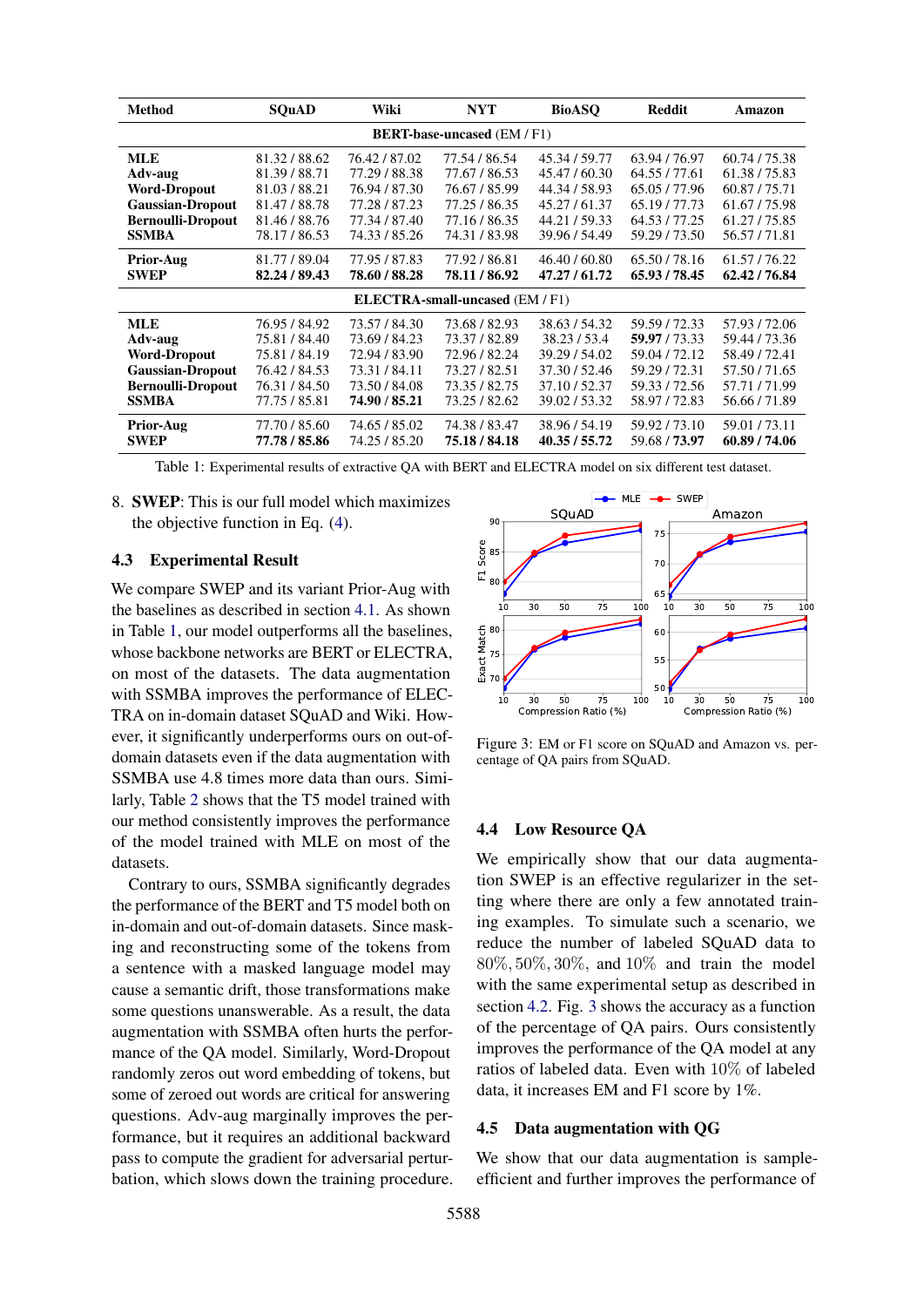<span id="page-6-0"></span>

| Method                      | <b>SOuAD</b>  | Wiki          | <b>NYT</b>    | <b>BioASO</b> | <b>Reddit</b> | Amazon        |  |
|-----------------------------|---------------|---------------|---------------|---------------|---------------|---------------|--|
| <b>T5-small</b> $(EM / F1)$ |               |               |               |               |               |               |  |
| <b>MLE</b>                  | 77.19 / 85.66 | 72.88 / 84.17 | 75.10/83.88   | 40.82/54.18   | 61.19 / 74.25 | 57.52/72.16   |  |
| Adv-aug                     | 74.90 / 84.19 | 71.03/82.94   | 73.46 / 82.84 | 38.76 / 52.79 | 58.78 / 72.57 | 54.73 / 70.10 |  |
| <b>Word-Dropout</b>         | 75.20 / 84.33 | 72.19 / 83.46 | 74.27 / 83.24 | 38.96 / 52.84 | 59.32/72.40   | 55.58 / 70.49 |  |
| <b>Gaussian-Dropout</b>     | 76.25 / 84.86 | 72.56 / 83.69 | 74.76 / 83.57 | 41.15 / 54.64 | 60.14/73.40   | 57.01 / 71.52 |  |
| <b>Bernoulli-Dropout</b>    | 75.15 / 84.34 | 71.64 / 83.33 | 73.81/83.06   | 39.42 / 53.77 | 59.06 / 72.48 | 55.22/70.46   |  |
| <b>SSMBA</b>                | 74.94 / 84.19 | 71.97 / 83.85 | 73.29 / 82.79 | 37.96 / 51.57 | 58.54 / 72.51 | 55.05 / 70.62 |  |
| <b>Prior-Aug</b>            | 76.88 / 85.47 | 73.11/84.18   | 75.52 / 84.04 | 40.49 / 54.47 | 60.92 / 74.04 | 57.99 / 72.38 |  |
| <b>SWEP</b>                 | 77.12 / 85.67 | 73.34 / 84.35 | 76.42 / 84.81 | 43.01 / 55.80 | 60.78 / 73.93 | 57.75 / 72.20 |  |

Table 2: Experimental results of generative QA with T5-small model on six different test dataset.

<span id="page-6-1"></span>

Figure 4: EM or F1 score on SQuAD vs. the number of generated QA pairs. Dashed lines indicate results without any synthetic QA pairs.

the QA model trained with additional synthetic data generated from the question-answer generation model (QG). We use Info-HCVAE [\(Lee et al.,](#page-8-3) [2020\)](#page-8-3) to generate QA pairs from unlabeled paragraphs and train the BERT model with humanannotated and synthetic QA pairs, while varying the number of the generated pairs. As shown in Fig. [4,](#page-6-1) SWEP trained only with SQuAD already outperforms the model trained with 240,422 synthetic QA pairs generated with Info-HCVAE. Moreover, when combining the two methods, we achieve even larger performance gains compared to when using either SWEP or Info-HCVAE alone, as the two approaches are orthogonal.

# 5 Analysis and Discussion

#### 5.1 Ablation Study

We further perform an ablation study to verify the effectiveness of each component of SWEP. In Table [3,](#page-6-2) we present the experimental results while removing various parts of our model. First of all, we replace the elementwise multiplicative noise with elementwise additive noise and set the prior distribution as  $\mathcal{N}(\mathbf{0}, \alpha \mathbf{I}_d)$ . We observe that the noise generator does not learn meaningful perturbation, which leads to performance degradation. Moreover, instead of learning  $\mu_t$  or  $\sigma_t$  from the data, we fix either of them and perform experiments, which we

<span id="page-6-2"></span>

| <b>ELECTRA-small</b>                                      | <b>BioASO</b>                  | NYT                            | Amazon                       |
|-----------------------------------------------------------|--------------------------------|--------------------------------|------------------------------|
| Prior-Aug<br><b>SWEP</b>                                  | 38.96 / 54.19<br>40.35 / 55.72 | 74.38 / 83.47<br>75.18 / 84.18 | 59.01/73.11<br>60.89 / 74.97 |
|                                                           |                                |                                |                              |
| additive perturb.                                         | 39.16 / 55.15                  | 73.87/83.1                     | 59.07 / 73.53                |
| w/ fixed $\mu = 1$                                        | 38.36/54.29                    | 74.51/83.68                    | 59.99 / 73.65                |
| w/ fixed $\sigma = I_d$                                   | 38.90/54.74                    | 73.34 / 82.79                  | 59.09 / 72.80                |
| w/o $\epsilon \sim \mathcal{N}(\mathbf{0}, \mathbf{I}_d)$ | 38.83/54.38                    | 74.62/83.60                    | 59.69 / 73.31                |
| $W/O$ $D_{KL}$                                            | 38.90/54.65                    | 73.32/82.66                    | 59.10/72.74                  |
| w/o $\mathcal{L}_{MLE}(\theta)$                           | 37.89 / 53.80                  | 72.58 / 82.88                  | 58.16/72.59                  |

| Table 3: Ablation study on ELECTRA model. |
|-------------------------------------------|
|-------------------------------------------|

denote w/ fixed  $\mu$  and w/ fixed  $\sigma$ . For all the time step t, we set  $\mu_t$  as  $(1, \ldots, 1) \in \mathbb{R}^d$  for w/ fixed  $\mu$ . For w/ fixed σ, we set  $\sigma_t^2$  as  $(1, \ldots, 1) \in \mathbb{R}^d$ , i.e. we use the identity matrix  $I_d$  as the covariance of  $q_{\phi}(\mathbf{z}|\mathbf{x})$ . As shown in Table [3,](#page-6-2) fixing  $\mu_t$  or  $\sigma_t^2$ with predefined values achieves slightly better performance than the Prior-Aug, but it degrades the performance of the full model. Based on this experimental results, we verify that learning  $\mu_t$  or  $\sigma_t^2$  for each word embedding  $e_t$  is crucial to the success of the perturbation function, as it can delicately perturb each words with more flexibility.

Furthermore, we convert the stochastic perturbation to deterministic one, which we denote as w/o  $\epsilon \sim \mathcal{N}(\mathbf{0}, \mathbf{I}_d)$ . To be specific, the MLP( $\mathbf{h}_t$ ) in Eq. [\(2\)](#page-2-1) only outputs  $\mu_t$  alone and we multiply it with  $e_t$ without any sampling, i.e.  $\tilde{\mathbf{e}}_t = \mathbf{e}_t \odot \boldsymbol{\mu}_t$ . As shown in Table [3,](#page-6-2) the deterministic perturbation largely underperforms the full model. In terms of the objective function, we observe that removing  $\mathcal{L}_{MLE}(\theta)$ results in larger performance drops, suggesting that using both augmented and original instance as a single batch is crucial for performance improvement. In addition, the experiment without  $D_{KL}$ shows the importance of imposing a constraint on the distribution of perturbation with the KL-term.

#### 5.2 Quantitative Analysis

We quantitatively analyze the intensity of perturbations given to the input during the training. To quantitatively measure the semantic drift, we measure the extent to how many words are replaced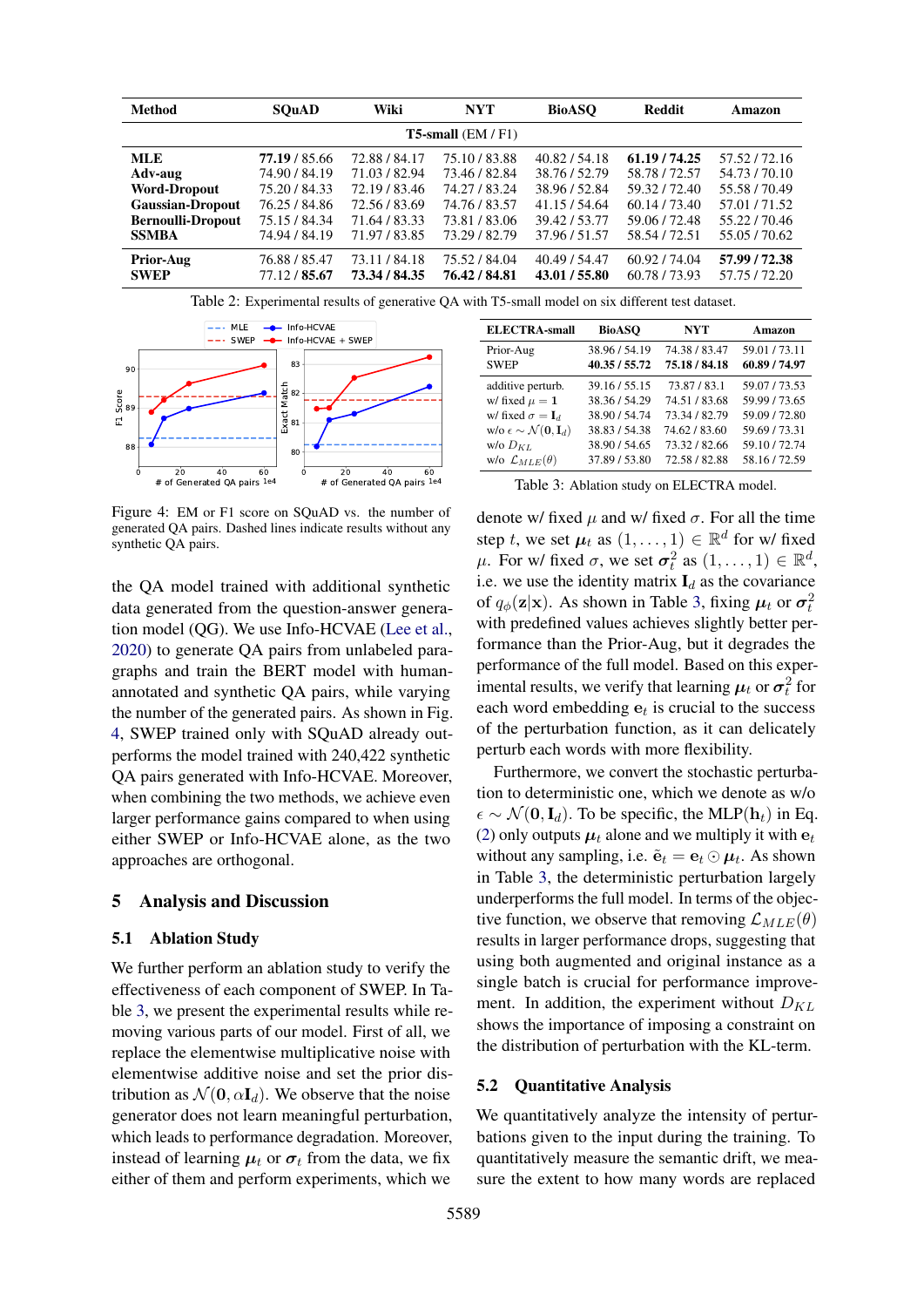<span id="page-7-1"></span>[CLS] which professor sent the first wireless message in the usa ? [SEP] in 1882, albert za ##hm I john za ##hm 's brother ) built an early wind tunnel used to compare lift to drag of aerc message in 1931 models . around 1899 became the first american to send a father julius ni ##eu ##wl ##and performed early work on basic reactions that was used to create neo ##pre ##ne study of nuclear physics at the university began with the building of a nuclear accelerator in 1936, and continues now partly through a partnership in the joint institute for nuclear astro ##physics  $\sqrt{SEP}$ 

Figure 5: Visualization of the Perturbation. Dark red color indicates the perturbation is near to one, i.e. the corresponding word is rarely perturbed. In contrast, dark blue color indicates the word is relatively more perturbed than others.

<span id="page-7-0"></span>

<sup>51eps</sup><br>Figure 6: **Quantitative Analysis.** Plot the extent to how many words changed by perturbation during training.

with another word during training for each data augmentation method and plot it in Fig. [6.](#page-7-0) Unlike SSMBA, which replaces the predefined percentage of words with others, the adversarial augmentation (Adv-Aug) or SWEP perturbs the word embeddings in the latent space. We project the perturbed embedding back to the input space to count how many words are changed. Specifically, each word  $\mathbf{w}_t \in \mathbb{R}^{|\mathcal{V}|}$  is represented as the one-hot vector and mapped to word vector as  $\mathbf{e}_t = W_e \mathbf{w}_t$ , where  $V$  denotes the vocabulary for training data and  $W_e \in \mathbb{R}^{d \times |\mathcal{V}|}$  is the word embedding matrix. Then, the perturbed word embedding  $\tilde{\mathbf{e}}_t$  is projected back to one-hot vector  $\tilde{\mathbf{w}}_t$  as follows:

$$
(v_1, \dots, v_d)^\top = W_e^\top \tilde{\mathbf{e}}_t
$$
  

$$
j = \underset{i}{\arg \max} \{v_1, \dots, v_i, \dots, v_d\}
$$
  

$$
\tilde{\mathbf{w}}_t = \text{one-hot}(j, |\mathcal{V}|)
$$
 (6)

where one-hot $(j, |\mathcal{V}|)$  makes a one hot vector of which *j*-th component is one with the length  $|V|$ .

In Fig. [6,](#page-7-0) we plot the ratio of how many words are replaced with others in raw data before and after each perturbation for each batch as training goes on. In Fig. [1,](#page-1-0) for example, SSMBA changes about 11 raw words while SWEP does not change any words. We observe that around 20% of perturbed words are not projected back to each original word if we apply the adversarial augmentation. Also, we see that the adversarial augmentation largely changes the semantics of the words although the perturbation at the final layer is within the epsilon neighborhood of its latent embedding. In contrast, the perturbation by SWEP rarely changes the original words except

in the very early stage of training. This observation implies that SWEP learns the range of perturbation that preserves the semantics of the original input, which is important when augmenting data for QA tasks and verifies our concept described in Fig. [1.](#page-1-0)

### 5.3 Qualitative Analysis

In Fig. [5,](#page-7-1) we visualize the value of the  $l_2$  distance between the original word and one with the perturbation after the training. We observe that the perturbation function  $q_{\phi}$  learns to generate adaptive perturbations for each word (i.e. the lowest intensity of perturbation on answer-like words "professor jerome green"). However, it is still unknown why the intensity of certain word is higher than the others and how much difference affects the dynamics of training. We have included more observation such as embedding space visualization in Figure [7.](#page-12-0)

# 6 Conclusion

We proposed a simple yet effective data augmentation method based on a stochastic word embedding perturbation for out-of-distribution QA tasks. Specifically, our stochastic noise generator learns to generate the adaptive noise depending on the contextualized embedding of each word. It maximizes the likelihood of input with perturbation, such that it learns to modulate the intensity of perturbation for each word embedding without changing the semantic of the given question and paragraph. We augmented the training data with the perturbed samples using our method, and trained the model with only a single source dataset and evaluate it on datasets from five different domains as well as the in-domain dataset. Based on the experimental results, we verified that our method improves both the performance of in-domain generalization and robustness to distributional shifts, outperforming the baseline data augmentation methods. Further quantitative and qualitative analysis suggest that our method learns to generate adaptive perturbation without a semantic drift.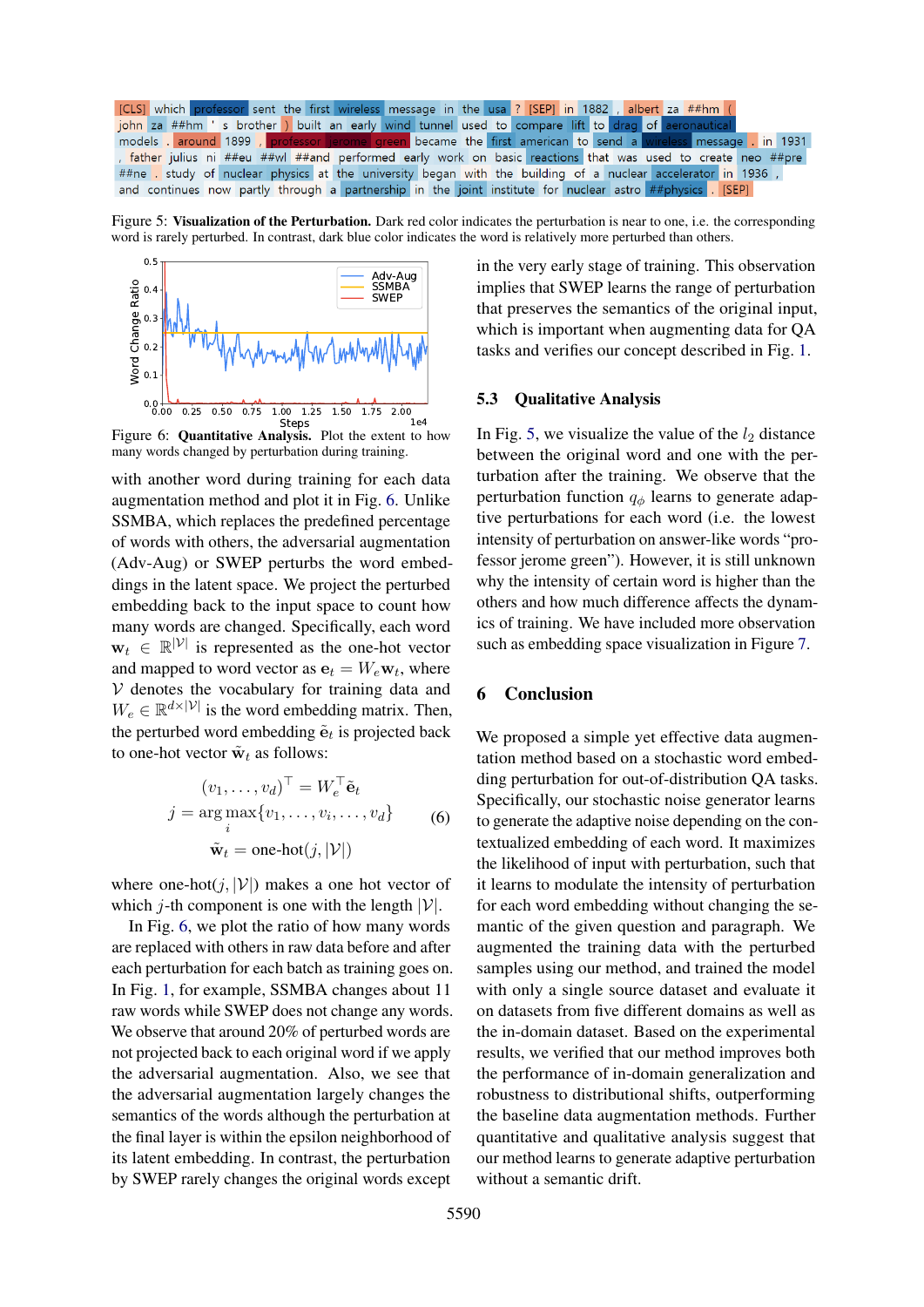### Broader Impact

Our data augmentation method SWEP efficiently improves the robustness of the QA model to unseen out-of-domain data with a few additional computational cost. This robustness is crucial to the success of the real-world QA models, since they frequently encounter questions for unseen domains, from the end-users. While previous works such as [\(Lee et al.,](#page-8-6) [2019\)](#page-8-6) require a set of several heterogeneous datasets to learn domain-invariant representations, such is not a sample-efficient method, while our method is simple yet effective and can improve the robustness of the QA model only when trained on a single source dataset.

### Acknowledgement

This work was supported by Institute of Information & communications Technology Planning & Evaluation (IITP) grant funded by the Korea government (MSIT) (No.2019-0-00075, Artificial Intelligence Graduate School Program(KAIST)), Samsung Electronics Co., Ltd, 42Maru, and the Engineering Research Center Program through the National Research Foundation of Korea (NRF) funded by the Korean Government MSIT (NRF-2018R1A5A1059921).

# References

- <span id="page-8-5"></span>Yogesh Balaji, Swami Sankaranarayanan, and Rama Chellappa. 2018. Metareg: Towards domain generalization using meta-regularization. *Advances in Neural Information Processing Systems*, 31:998– 1008.
- <span id="page-8-9"></span>Kevin Clark, Minh-Thang Luong, Quoc V. Le, and Christopher D. Manning. 2020. ELECTRA: pretraining text encoders as discriminators rather than generators. In *8th International Conference on Learning Representations, ICLR 2020, Addis Ababa, Ethiopia, April 26-30, 2020*.
- <span id="page-8-0"></span>Jacob Devlin, Ming-Wei Chang, Kenton Lee, and Kristina Toutanova. 2019. BERT: pre-training of deep bidirectional transformers for language understanding. In *Proceedings of the 2019 Conference of the North American Chapter of the Association for Computational Linguistics: Human Language Technologies, NAACL-HLT 2019, Minneapolis, MN, USA, June 2-7, 2019, Volume 1 (Long and Short Papers)*, pages 4171–4186.
- <span id="page-8-11"></span>Xinya Du and Claire Cardie. 2018. Harvesting paragraph-level question-answer pairs from wikipedia. In *Proceedings of the 56th Annual Meeting of the Association for Computational Linguistics (Volume 1: Long Papers)*, pages 1907–1917.
- <span id="page-8-8"></span>Adam Fisch, Alon Talmor, Robin Jia, Minjoon Seo, Eunsol Choi, and Danqi Chen. 2019. MRQA 2019 shared task: Evaluating generalization in reading comprehension. In *Proceedings of the 2nd Workshop on Machine Reading for Question Answering, MRQA@EMNLP 2019, Hong Kong, China, November 4, 2019*, pages 1–13.
- <span id="page-8-2"></span>Robin Jia and Percy Liang. 2017. Adversarial examples for evaluating reading comprehension systems. In *Proceedings of the 2017 Conference on Empirical Methods in Natural Language Processing, EMNLP 2017, Copenhagen, Denmark, September 9- 11, 2017*, pages 2021–2031.
- <span id="page-8-7"></span>Diederik P. Kingma and Max Welling. 2014. Autoencoding variational bayes. In *International Conference on Learning Representations, ICLR 2014,*.
- <span id="page-8-1"></span>Alex Krizhevsky, Ilya Sutskever, and Geoffrey E. Hinton. 2012. Imagenet classification with deep convolutional neural networks. In *Advances in Neural Information Processing Systems 25: 26th Annual Conference on Neural Information Processing Systems 2012. Proceedings of a meeting held December 3-6, 2012, Lake Tahoe, Nevada, United States*.
- <span id="page-8-3"></span>Dong Bok Lee, Seanie Lee, Woo Tae Jeong, Donghwan Kim, and Sung Ju Hwang. 2020. Generating diverse and consistent QA pairs from contexts with information-maximizing hierarchical conditional vaes. In *Proceedings of the 58th Annual Meeting of the Association for Computational Linguistics, ACL 2020, Online, July 5-10, 2020*, pages 208–224.
- <span id="page-8-6"></span>Seanie Lee, Donggyu Kim, and Jangwon Park. 2019. Domain-agnostic question-answering with adversarial training. In *Proceedings of the 2nd Workshop on Machine Reading for Question Answering, MRQA@EMNLP 2019, Hong Kong, China, November 4, 2019*, pages 196–202.
- <span id="page-8-12"></span>Bohan Li, Hao Zhou, Junxian He, Mingxuan Wang, Yiming Yang, and Lei Li. 2020. On the sentence embeddings from pre-trained language models. In *Proceedings of the 2020 Conference on Empirical Methods in Natural Language Processing, EMNLP 2020, Online, November 16-20, 2020*, pages 9119– 9130.
- <span id="page-8-4"></span>Da Li, Yongxin Yang, Yi-Zhe Song, and Timothy Hospedales. 2018. Learning to generalize: Metalearning for domain generalization. In *Proceedings of the AAAI Conference on Artificial Intelligence*.
- <span id="page-8-10"></span>Ilya Loshchilov and Frank Hutter. 2019. Decoupled weight decay regularization. In *International Conference on Learning Representations*.
- <span id="page-8-13"></span>L. V. D. Maaten and Geoffrey E. Hinton. 2008. Visualizing data using t-sne. *Journal of Machine Learning Research*, 9:2579–2605.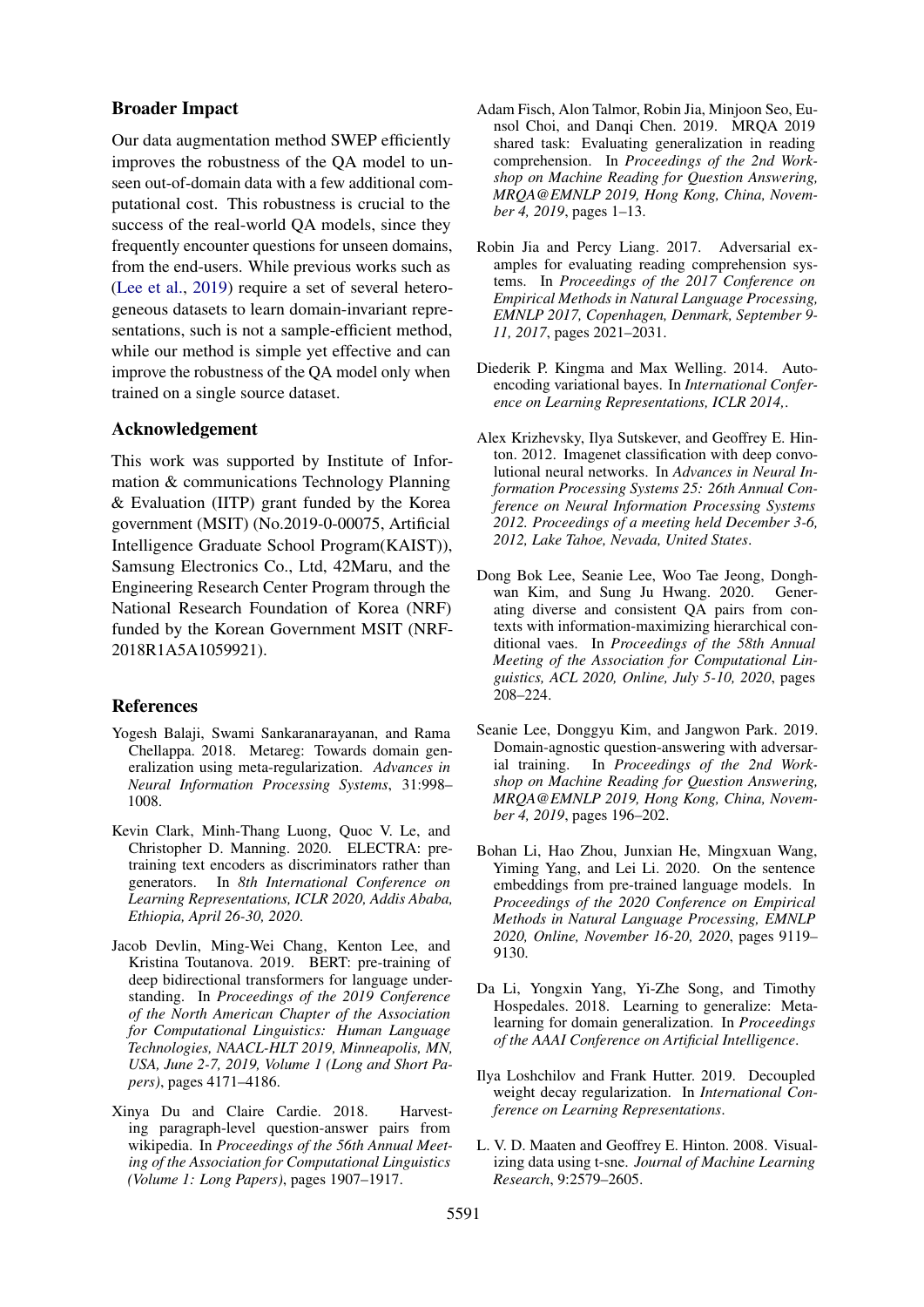- <span id="page-9-10"></span>John Miller, Karl Krauth, Benjamin Recht, and Ludwig Schmidt. 2020. The effect of natural distribution shift on question answering models. In *International Conference on Machine Learning*, pages 6905–6916. PMLR.
- <span id="page-9-7"></span>Nathan Ng, Kyunghyun Cho, and Marzyeh Ghassemi. 2020. Ssmba: Self-supervised manifold based data augmentation for improving out-of-domain robustness. In *Proceedings of the 2020 Conference on Empirical Methods in Natural Language Processing (EMNLP)*, pages 1268–1283.
- <span id="page-9-5"></span>Hieu Pham, Xinyi Wang, Yiming Yang, and Graham Neubig. 2021. Meta back-translation. In *International Conference on Learning Representations*.
- <span id="page-9-17"></span>Colin Raffel, Noam Shazeer, Adam Roberts, Katherine Lee, Sharan Narang, Michael Matena, Yanqi Zhou, Wei Li, and Peter J. Liu. 2020. Exploring the limits of transfer learning with a unified text-to-text transformer. *Journal of Machine Learning Research*, 21(140):1–67.
- <span id="page-9-8"></span>Pranav Rajpurkar, Jian Zhang, Konstantin Lopyrev, and Percy Liang. 2016. Squad: 100, 000+ questions for machine comprehension of text. In *Proceedings of the 2016 Conference on Empirical Methods in Natural Language Processing, EMNLP 2016, Austin, Texas, USA, November 1-4, 2016*, pages 2383–2392.
- <span id="page-9-4"></span>Rico Sennrich, Barry Haddow, and Alexandra Birch. 2016. Edinburgh neural machine translation systems for wmt 16. In *Proceedings of the First Conference on Machine Translation: Volume 2, Shared Task Papers*.
- <span id="page-9-1"></span>Min Joon Seo, Aniruddha Kembhavi, Ali Farhadi, and Hannaneh Hajishirzi. 2017. Bidirectional attention flow for machine comprehension. In *International Conference on Learning Representations, ICLR 2017,*.
- <span id="page-9-18"></span>Noam Shazeer and Mitchell Stern. 2018. Adafactor: Adaptive learning rates with sublinear memory cost. In *International Conference on Machine Learning*.
- <span id="page-9-16"></span>Nitish Srivastava, Geoffrey Hinton, Alex Krizhevsky, Ilya Sutskever, and Ruslan Salakhutdinov. 2014. Dropout: a simple way to prevent neural networks from overfitting. *The journal of machine learning research*.
- <span id="page-9-9"></span>George Tsatsaronis, Michael Schroeder, Georgios Paliouras, Yannis Almirantis, Ion Androutsopoulos, Éric Gaussier, Patrick Gallinari, Thierry Artières, Michael R. Alvers, Matthias Zschunke, and Axel-Cyrille Ngonga Ngomo. 2012. Bioasq: A challenge on large-scale biomedical semantic indexing and question answering. In *Information Retrieval and Knowledge Discovery in Biomedical Text, Papers from the 2012 AAAI Fall Symposium*.
- <span id="page-9-14"></span>Hung-Yu Tseng, Hsin-Ying Lee, Jia-Bin Huang, and Ming-Hsuan Yang. 2020. Cross-domain few-shot

classification via learned feature-wise transformation. In *International Conference on Learning Representations*.

- <span id="page-9-0"></span>Ashish Vaswani, Noam Shazeer, Niki Parmar, Jakob Uszkoreit, Llion Jones, Aidan N. Gomez, Lukasz Kaiser, and Illia Polosukhin. 2017. Attention is all you need. In *Advances in Neural Information Processing Systems 30: Annual Conference on Neural Information Processing Systems 2017, 4-9 December 2017, Long Beach, CA, USA*, pages 5998–6008.
- <span id="page-9-2"></span>Vikas Verma, Alex Lamb, Christopher Beckham, Amir Najafi, Ioannis Mitliagkas, David Lopez-Paz, and Yoshua Bengio. 2019a. Manifold mixup: Better representations by interpolating hidden states. In *Proceedings of the 36th International Conference on Machine Learning, ICML 2019, 9-15 June 2019, Long Beach, California, USA*, pages 6438–6447.
- <span id="page-9-15"></span>Vikas Verma, Alex Lamb, Christopher Beckham, Amir Najafi, Ioannis Mitliagkas, David Lopez-Paz, and Yoshua Bengio. 2019b. Manifold mixup: Better representations by interpolating hidden states. In *International Conference on Machine Learning*. PMLR.
- <span id="page-9-11"></span>Riccardo Volpi, Hongseok Namkoong, Ozan Sener, John C. Duchi, Vittorio Murino, and Silvio Savarese. 2018. Generalizing to unseen domains via adversarial data augmentation. In *Advances in Neural Information Processing Systems 31: Annual Conference on Neural Information Processing Systems 2018, NeurIPS 2018, December 3-8, 2018, Montreal, Canada ´* , pages 5339–5349.
- <span id="page-9-6"></span>Jason W. Wei and Kai Zou. 2019. EDA: easy data augmentation techniques for boosting performance on text classification tasks. In *Proceedings of the 2019 Conference on Empirical Methods in Natural Language Processing and the 9th International Joint Conference on Natural Language Processing, EMNLP-IJCNLP 2019, Hong Kong, China, November 3-7, 2019*, pages 6381–6387.
- <span id="page-9-12"></span>Qizhe Xie, Zihang Dai, Eduard H. Hovy, Thang Luong, and Quoc Le. 2020. Unsupervised data augmentation for consistency training. In *Advances in Neural Information Processing Systems 33: Annual Conference on Neural Information Processing Systems 2020, NeurIPS 2020, December 6-12, 2020, virtual*.
- <span id="page-9-3"></span>Sangdoo Yun, Dongyoon Han, Seong Joon Oh, Sanghyuk Chun, Junsuk Choe, and Youngjoon Yoo. 2019. Cutmix: Regularization strategy to train strong classifiers with localizable features. In *Proceedings of the IEEE International Conference on Computer Vision*.
- <span id="page-9-13"></span>Shiyue Zhang and Mohit Bansal. 2019. Addressing semantic drift in question generation for semisupervised question answering. In *Proceedings of the 2019 Conference on Empirical Methods in Natural Language Processing and the 9th International Joint Conference on Natural Language Processing (EMNLP-IJCNLP)*, pages 2495–2509.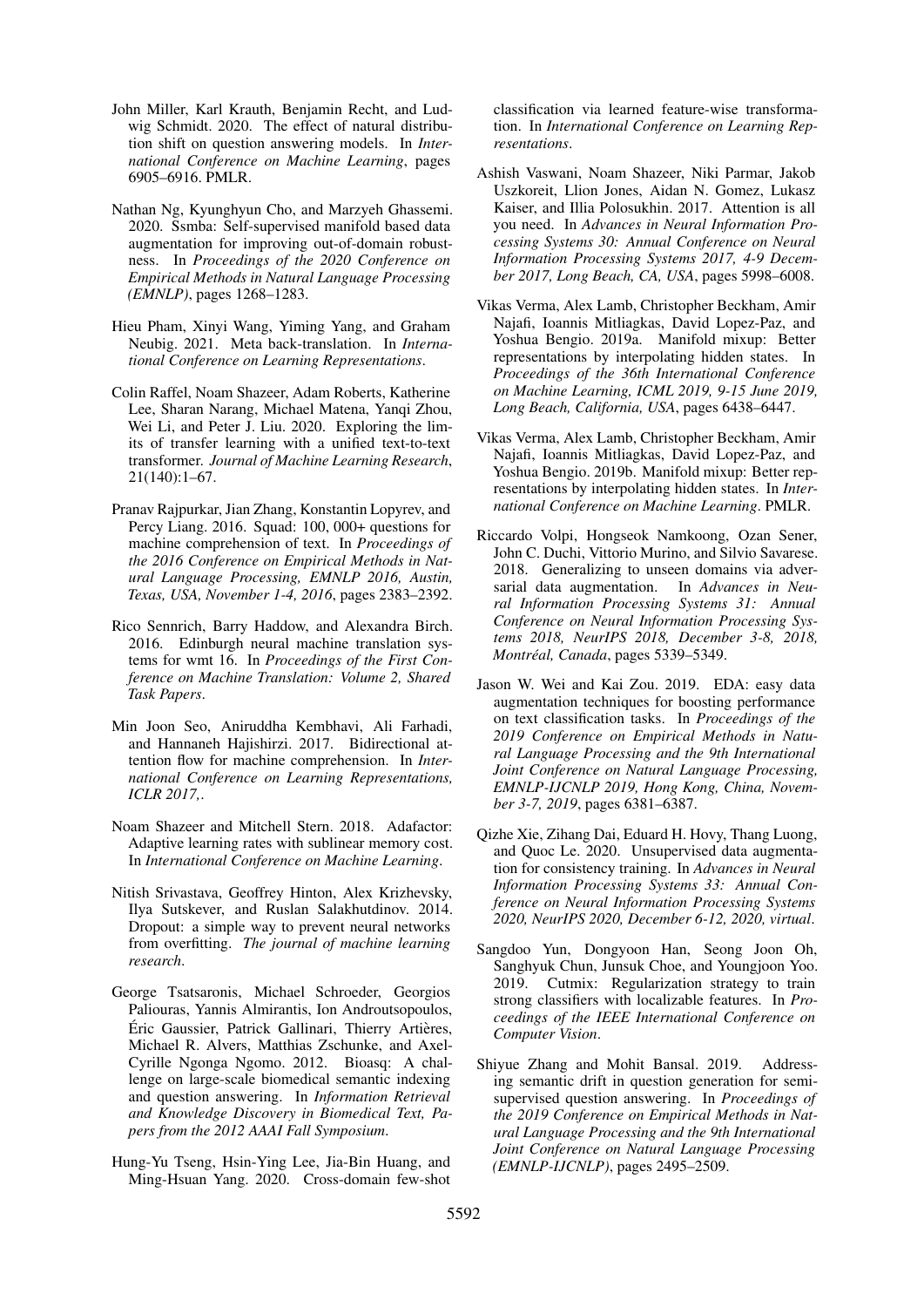### A Experimental Setup

## A.1 Dataset Statistics

Table [4](#page-10-0) describes detailed dataset statistics.

## A.2 Baselines

- 1. Word-Dropout We set the same dropout probability as 0.1, which is the same dropout probability of the backbone networks — BERT, ELECTRA, and T5 model.
- 2. Adv-Aug We follow the adversarial perturbation from [\(Volpi et al.,](#page-9-11) [2018\)](#page-9-11). We set the number of iteration for perturbation as 5, which is much fewer steps than the original paper due to the computational cost.
- 3. SSMBA We use the official code of the origi-nal paper<sup>[1](#page-10-1)</sup> to augment the training data from SQuAD. We set the probability of masking 0.25 and sample 8 different examples for each training data instance. In total, we synthesize 426,266 additional training instances.
- 4. **Prior-Aug** We set the  $\alpha$  as 0.1 which is the dropout probability of the backbone networks.

### A.3 Data Augmentation with QG

Following the experimental setup from [Lee et al.](#page-8-3) [\(2020\)](#page-8-3), we split the original SQuAD validation dataset by half into new validation and test set. We download the synthetic QA pairs generated by their generative model Info-HCVAE from the github<sup>[2](#page-10-2)</sup> and augment SQuAD training data with them. They leverage the generative model to sample QA pairs from unlabeled paragraph of Harvest-ingQA dataset<sup>[3](#page-10-3)</sup> [\(Du and Cardie,](#page-8-11) [2018\)](#page-8-11), varying the different portion of unlabeled paragraph (denoted as  $H \times 5\%$ - $H \times 50\%$ ). We first finetune BERT-base QA model with the synthetic QA pairs generated for 2 epochs and further train it with the original SQuAD training data for another 2 epochs. We use AdamW optimizer [\(Loshchilov and Hutter,](#page-8-10) [2019\)](#page-8-10) and set learning rate  $2 \cdot 10^{-5}$  and  $3 \cdot 10^{-5}$  for pretraining and finetuning, respectively with batch size 32. We choose the best checkpoint based on the F1 score from the new validation dataset and evaluate F1 and Exact Match (EM) score on the new test dataset.

<span id="page-10-0"></span>

| <b>Datasets</b> | Train $(\#)$ | Valid $(\#)$ | Test $(\#)$ |
|-----------------|--------------|--------------|-------------|
| SOuAD           | 86,588       | 10,507       |             |
| <b>BioASO</b>   |              |              | 1,504       |
| New Wikipedia   |              |              | 7,938       |
| New York Times  |              |              | 10,065      |
| Reddit          |              |              | 9,803       |
| Amazon          |              |              | 9,885       |
| HarvestOA       | 1,259,691    |              |             |

Table 4: The statistics and the data source of SQuAD, BioASQ, new Wikipedia, New York Times, Reddit, Amazon, and Harvesting QA.

### A.4 Computational Cost

The number of parameters Our SWEP model requires few additional learnable parameters relative to the size of the language model. Specifically, our model costs only  $3d^2+3d$  number of additional parameters, which is less than 2M in the case of BERT-base model where  $d = 768$ . Compared to 110M parameters of BERT-base model, our model does not increase the number of parameters a lot.

Computing infrastructure and Runtime In the case of the BERT-base model, the fine-tuning with SWEP costs less than 4 GPU hours with a single Titan XP GPU.

# B Algorithm

We describe the whole training procedure described in the section 3.3 as follows:

|    | <b>Algorithm 1 SWEP</b>                                                                                  |
|----|----------------------------------------------------------------------------------------------------------|
|    | $1:$ Input:                                                                                              |
|    | Pre-trained Language Model $\theta$                                                                      |
|    | Dataset $\mathcal{D} = \{(\mathbf{x}^{(1)}, \mathbf{y}^{(1)}), , (\mathbf{x}^{(N)}, \mathbf{y}^{(N)})\}$ |
|    | 2: while <i>training</i> do                                                                              |
| 3: | for $(\mathbf{x}^{(i)}, \mathbf{y}^{(i)})$ in $\mathcal{D}$ do                                           |
| 4: | Forward data without perturbation to com-                                                                |
|    | pute $\log p_{\theta}(\mathbf{y}^{(i)} \mathbf{x}^{(i)})$                                                |
| 5: | Sample $\mathbf{z} \sim q_{\phi}(\mathbf{z} \mathbf{x}^{(i)})$                                           |
| 6: | Forward data with perturbation and com-                                                                  |
|    | pute $\mathcal{L}_{noise}(\phi, \theta)$                                                                 |
| 7: | Update $\theta$ , $\phi$ with $\mathcal{L}(\phi, \theta)$                                                |
| 8: | end for                                                                                                  |

```
9: end while
```
# C Further Analysis

Motivated by observations from [\(Li et al.,](#page-8-12) [2020\)](#page-8-12), we further analyze the adaptive perturbation for

<span id="page-10-2"></span><span id="page-10-1"></span><sup>1</sup><https://github.com/nng555/ssmba> <sup>2</sup>[https://github.com/seanie12/](https://github.com/seanie12/Info-HCVAE) [Info-HCVAE](https://github.com/seanie12/Info-HCVAE) <sup>3</sup>[https://github.com/xinyadu/](https://github.com/xinyadu/HarvestingQA)

<span id="page-10-3"></span>[HarvestingQA](https://github.com/xinyadu/HarvestingQA)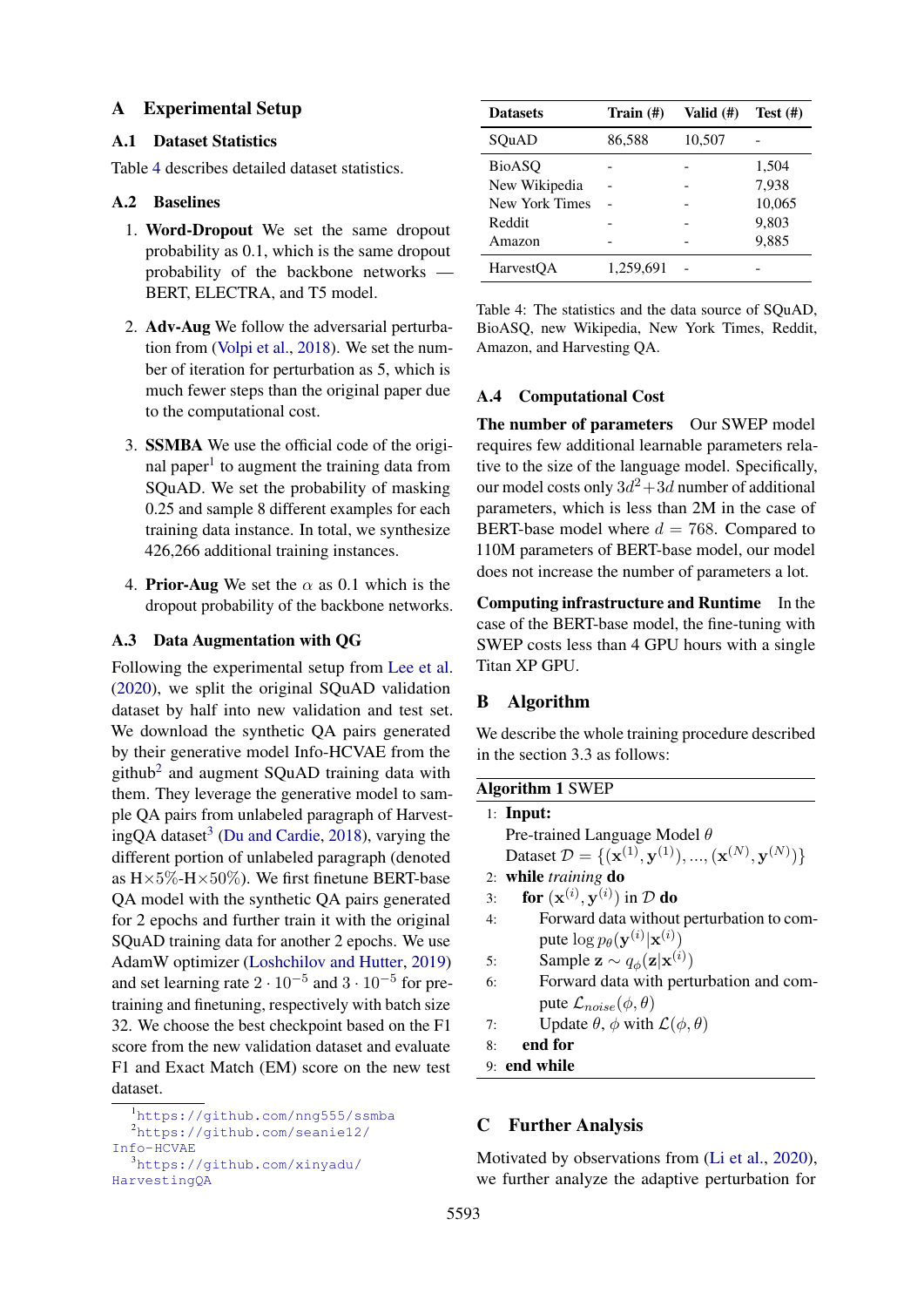<span id="page-11-0"></span>

| <b>Word Frequency Rank</b>                                 | <b>11.1001</b>   | (100, 500]       | (500, 5K]        | (5K, 10K)        |
|------------------------------------------------------------|------------------|------------------|------------------|------------------|
| k-NN $l_2$ -dist. $(k = 5)$                                | 0.6618           | 0.7893           | 0.8474           | 0.8973           |
| $l_2$ -dist. between before / after perturb.<br>Mean $\mu$ | 0.2386<br>1.2153 | 0.2989<br>1.2402 | 0.3542<br>1.2495 | 0.4099<br>1.2543 |

Table 5: The  $l_2$  distance of k-NN nearest neighbor,  $l_2$  distance between embeddings before and after perturbation, and the average  $\mu$  value of the word embedding from BERT, segmented by the word frequency rank (Lower rank indicates high-frequency word).

each word. [Li et al.](#page-8-12) [\(2020\)](#page-8-12) observe that lowfrequency words disperse sparsely while highfrequency words concentrate densely on the word embedding space of BERT. Following the setting of [\(Li et al.,](#page-8-12) [2020\)](#page-8-12), we first measure the  $l_2$  distance between k-nearest neighbors of each word embedding. Specifically, we rank each word (wordpiece tokens) by frequency counted based on the SQuAD train set and sample 100 examples from the SQuAD train set for analysis. In Table [5,](#page-11-0) we also observe that low-frequency words have more distance to their neighbor than high-frequency words. Then, we measure the average  $l_2$  distance of word embedding before and after perturbation and the average perturbation size for each word as 1  $\frac{1}{d} \sum_{i=1}^{d} \mu_{t,i}$  after the training. We observe that lowfrequency words tend to be perturbed more than high-frequency words. This observation suggests that the noise generator can recognize acceptable extents to perturb words depend on the word embedding distribution then tends to generate more perturbation on sparsely dispersed low-frequency words and less perturbation on densely concentrated high-frequency words. Note that we use beta annealing to magnify the difference for analysis so that the  $\beta$  becomes zero in the second epoch.

### D Embedding Space Visualization

In Figure [7,](#page-12-0) we visualize the embedding space using t-SNE [\(Maaten and Hinton,](#page-8-13) [2008\)](#page-8-13) for both word embedding ((a), (b)) and contextualized embedding ((c), (d)) before and after perturbation from ELECTRA-small model. We sample the example from the SQuAD training set, which is the same example as Figure 1 in the main paper. SWEP encodes each input tokens  $x_t$  to hidden representation  $h_t$  with transformers and outputs a desirable noise for each word embedding. The noise  $z_t$  is multiplied with the word embedding  $e_t$  of each token  $x_t$ . We observe that the perturbed word embedding is mapped to a different space against orig-

inal word embedding, however, the contextualized embedding is not much changed by the perturbation. Note that absolute positions are different in each plot because of the randomness inherent in the t-SNE algorithms.